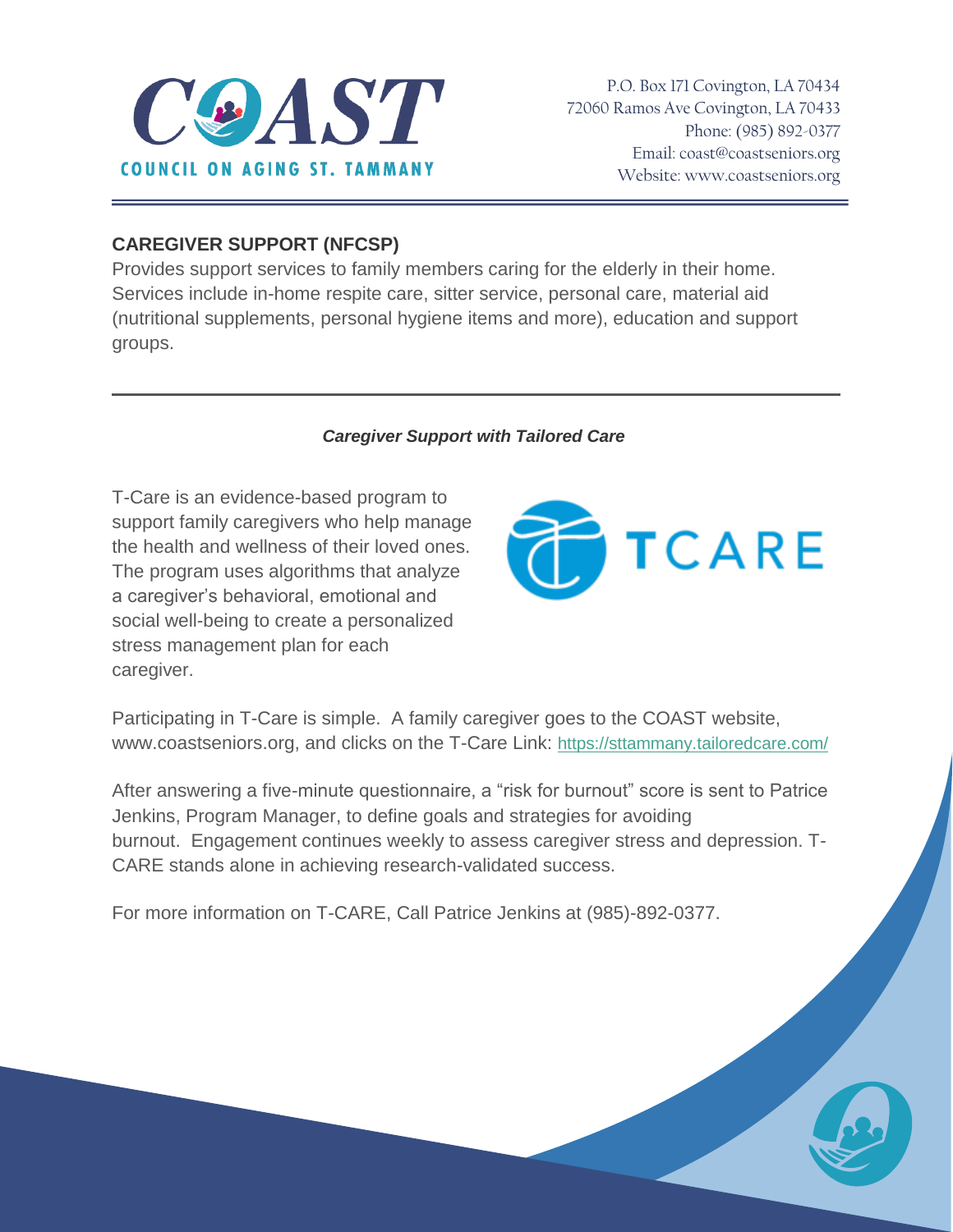

## **INFORMATION AND ASSISTANCE**

Provides current information on opportunities and services available to older individuals within the community. Assistance is also provided to help individuals acquire the services they need.

## **EMERGENCY UTILITY ASSISTANCE**

Provides assistance to seniors experiencing difficulty paying their utility bills. Certain criteria apply and assistance is available as funds become available.

## **MEDICAL ALERT**

This service provides an Emergency Response System to homebound, frail individuals who live alone, are prone to falls and could be in danger of not being able to reach the phone in an emergency situation. Availability of this service is based on need and a small monthly charge may apply.

## **PERSONAL CARE**

Provides personal assistance to persons with the inability to dress, bathe or groom independently.

# **HOME REPAIRS**

Provides minor home repair service to seniors with no other options for having the work completed.

# **LEGAL ASSISTANCE**

Provided through a contract with a legal service provider. Individuals 60 and above are provided with legal consultation and assistance on matters non-criminal in nature. Additionally, legal education is provided on a regular basis at the senior centers throughout the parish.